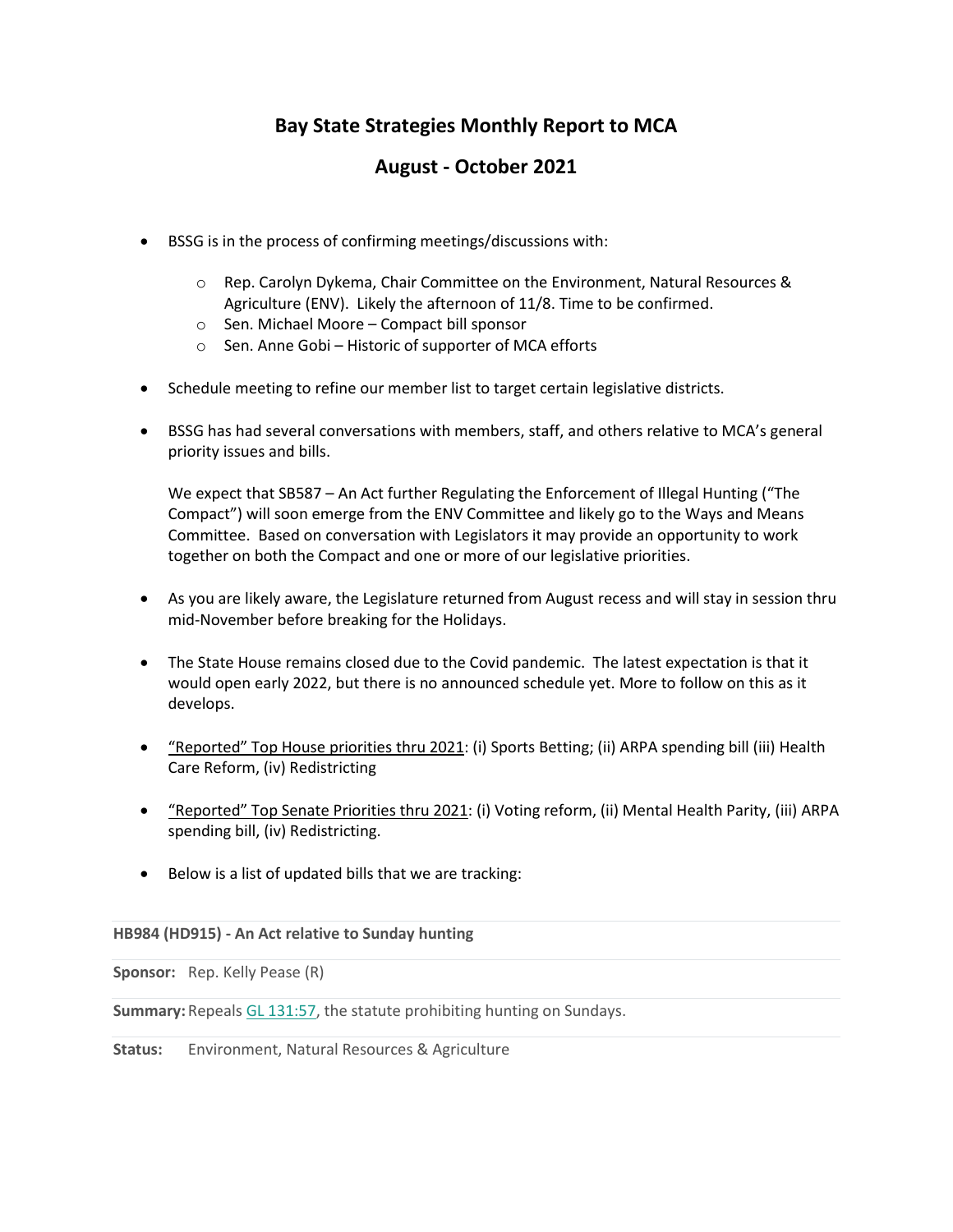**Last Action:**  04/13/2021 S - Concurred in committee referral

#### **HB991 (HD2393) - An Act relative to the use of crossbows in hunting**

**Sponsor:** Rep. William Smitty Pignatelli (D)

**Summary:** Amends [GL Chapter 131](http://email.mail.instatrac.com/c/eJwtjr0KwzAQg58mGYOd2HUyeCiFlkCHDh2yXnLnxOD8YLvt6_cKBYH0aRBC2wmjTXcqvUVEKVpjamYl2hFU203GNaZWUih0hRJ-SxlyhKma9rVcLE4wkkZN4LRQo-lQ1ojOkTS8QboMdsn5SEVzLuora4VAs08B8itSNe9v7u7wSWw32ihC-NMDYu7Znz4HGvqB42WBI1OUjSyjxcTk486nxpTmFX6Pvu7aQP4) to allow the use of crossbows in hunting in accordance with regulations promulgated by the director of the Division of Fish and Wildlife; repeals existing prohibition against the use of such crossbows.

**Status:** Environment, Natural Resources & Agriculture

**Last**  04/13/2021

**Action:**  S - Concurred in committee referral

#### **HB1029 (HD1795) - An Act relative to the use of shotgun ammunition for hunting**

**Sponsor:** Rep. Jonathan D. Zlotnik (D)

**Summary:** Amends [GL 131:66,](http://email.mail.instatrac.com/c/eJwtjssKwjAURL-mXUraPLvIQgRFcCHowu1tHm0gbSW56u97BWFg5sxsxtuBaakH1Sbrve-Y0bonFsyMIMzgdOS6Fx0TPjaCpbUiYAG3c9vSzlYKCUY5b6ICpRRE7rhkQssxjJGBabOdEZ-14fumP5IWyGFKNQO-SthN25u6C3wq2SmsoUD-0xUKnsnvCXN4nB8UDzM8MZSOdwS34DBtq1Jtsb7SkspGB8dapwV-776StUQa) the statute governing shotgun shells and load, to eliminate the explicit restrictions detailed therein and to simply state that such rules and regulations for the use and possession of shotgun ammunition types for the purposes of hunting are to be created by the director of the Division of Fisheries and Wildlife under control of the board.

**Status:** Environment, Natural Resources & Agriculture

**Last**  04/13/2021

**Action:**  S - Concurred in committee referral

#### **HB1934 (HD1796) - An Act updating hunter harassment laws**

**Sponsor:** Rep. Jonathan D. Zlotnik (D)

**Summary:** Adds a new Section 5C to [GL Chapter 131](http://email.mail.instatrac.com/c/eJwtjr0KwzAQg58mGYOd2HUyeCiFlkCHDh2yXnLnxOD8YLvt6_cKBYH0aRBC2wmjTXcqvUVEKVpjamYl2hFU203GNaZWUih0hRJ-SxlyhKma9rVcLE4wkkZN4LRQo-lQ1ojOkTS8QboMdsn5SEVzLuora4VAs08B8itSNe9v7u7wSWw32ihC-NMDYu7Znz4HGvqB42WBI1OUjSyjxcTk486nxpTmFX6Pvu7aQP4) which guarantees the citizens of the commonwealth the right to harvest fish and wildlife free from harassment, subject to existing regulations; prohibits the obstruction, interfering with or preventing any lawful fishing or hunting where it is otherwise lawful; defines the listed behaviors as banned, including driving or disturbing fish or wildlife, blocking or impeding someone legally engaged in fishing or hunting, physical interference or trespass, and verbal harassment; imposes a term of imprisonment up to one year and/or a fine up to \$1,000; imposes a term of imprisonment up to two years and/or a fine up to \$5,000 for vandalism or destruction property used in legal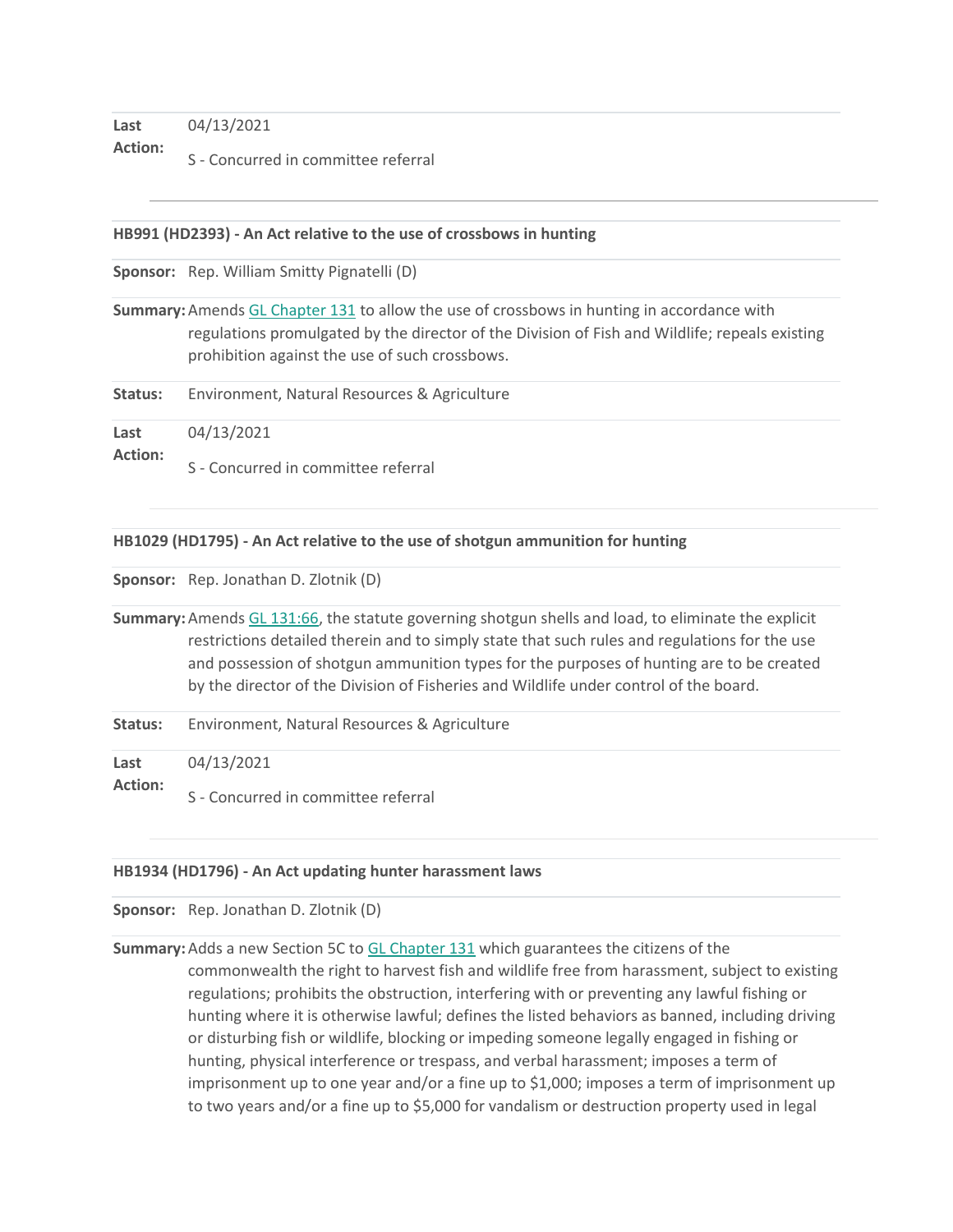fishing and hunting; imposes a term of imprisonment up to five years and/or a fine up to \$10,000 for causing bodily injury through harassment or vandalism intended to prevent hunting or fishing; prohibits posting private property as closed or restricted for hunting and fishing without the owner's permission; imposes a term of imprisonment up to one year and/or a fine up to \$1,000 for doing so; grants the superior court jurisdiction to enforce these rights; allows individuals hurt by violation of these rights to bring a civil action for damages; authorizes environmental and other police officers to enforce these provisions; deposits any fines collected into the Inland Fisheries and Game Fund to support the Hunter Education Program.

| Status:                | Judiciary                                                                                                 |
|------------------------|-----------------------------------------------------------------------------------------------------------|
| Last<br><b>Action:</b> | 05/11/2021<br>H - Hearing Scheduled<br>05/19/2021 10:00 AM - Public Hearing, Virtual Hearing<br>Judiciary |

### **SB507 (SD1972) - An Act addressing noise issues of migratory game hunters near coastal dwellings**

**Sponsor:** Sen. Brendan Crighton (D)

**Summary:** Amends [GL 131:58](http://email.mail.instatrac.com/c/eJwtjr2KwzAQhJ_GLoNkSZFcqAiBOwJXBJIi7Vpa2wL5B2kvef1sIDAw8800E30vrLH9sU0-xiiFs7Zj1sINoF0f7Khsp6XQcWy0SGsloALhELalnb0LQmKIo1ZCRLQKlEGFajDGAIKDNvuZaK-NOjXdD2uBjFOqGei_4GHantz9wauy_eKKBfKXrlDown5PlPFxeXA8z7ATFqkkww0DpW01ri0-Vl5S2fjgUOu0wOfdG7xcRGU) (Shooting on or across Highway; Hunting Near Dwelling) to prohibit any persons hunting migratory game birds from a watercraft or any boat or floating device propelled by sail, steam, naphtha, gasoline, electricity, compressed air or similar motive power from discharging any firearm within one thousand feet of the coastal shoreline; amend[s GL 131:65](http://email.mail.instatrac.com/c/eJwtjs1qwzAQhJ_GPgZJVrzSQYdSaAn0EEgPua7-bIFsB2nbvH62UBiY-WYuE50VcAY7j8XFGKUwAIpZC-NRGxsgT6C0FDrmQYuyd0JqGE7h2MbVRW-D9Sp5LSyABMhKaTNnI2OWSoixupXo0YfpbVAfrA1rWkqvSD8tnZbjl7svfHa2z7SnhvWfrtjowv5dqKb75c7xfcUHpSYnyXBLgcqxz-exudh5Ke3gg773ZcO_dy9PCEOJ) (Hunting from Motor Vehicle, Snowmobile, Aircraft or Watercraft) to prohibit any watercraft used for hunting purposes from being within one thousand feet of the coastal shoreline.

**Status:** Environment, Natural Resources & Agriculture

**Last**  03/29/2021

**Action:**  H - Concurred in committee referral

### **SB552 (SD2110) - An Act relative to hunting near a dwelling**

**Sponsor:** Sen. Anne Gobi (D)

**Summary:** Amends section 58 of Chapter 131 (shooting upon or across highway; hunting near dwelling) by providing for hunting with a bow and arrow from a tree stand at least 250 feet for a dwelling unless authorized by the owner occupant of the house.